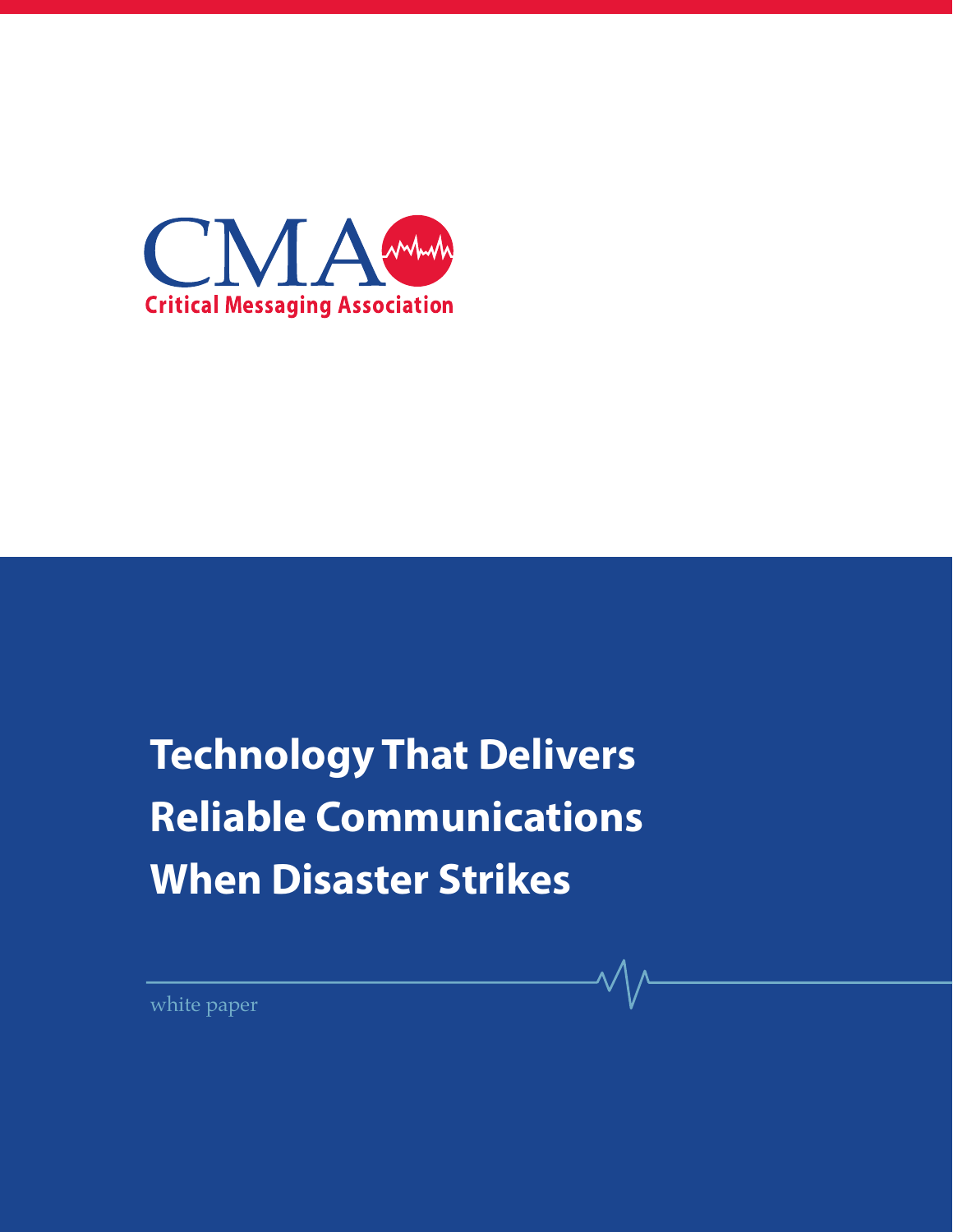#### **Introduction**

By 2010, it is estimated that 96 percent of Americans owned cell phones.1 Yet the early years of the 21st Century have provided ample examples of natural and man-made disasters where cellular communications failures have been part of the story. Instances abound of cellular service disruptions and delays that have impacted cities and entire regions for the minutes, hours and days following a disaster – just when the need for reliable communications was most urgent.

For the general public, these cell service interruptions and failures are an inconvenience, at best. For first responders and emergency personnel, lack of reliable communications can mean the difference between life and death for the public they serve during a crisis.

The shortcomings of the cellular network during emergencies first captured national attention in 2001 following the 9/11 terror attacks. Analysis of first responder communications found that cell phones were of little use during the early hours of the crisis and that paging was the most reliable form of communication.2 Four years later, Hurricane Katrina showed how a natural disaster could decimate an entire region's mobile phone service. A post-Katrina independent panel recommendation to the Federal Communications Commission (FCC) provided solid support for the reliability of pagers during that disaster over the cellular networks.<sup>3</sup>

Despite improvements made by cell providers, more recent events clearly show that the cellular network is still not a dependable technology for critical messaging. Cellular systems were not designed for the delivery of missioncritical communications. Paging technology, however, is uniquely suited to meet the demands for critical messaging during a disaster. This paper examines key cellular technology weaknesses during a crisis and compares the suitability of paging and cellular technologies for professionals who require reliable disaster communications.

#### **A Force of Nature**

Natural disasters, such as tornadoes and hurricanes, can dramatically impact the infrastructure required to provide cell phone service. Unlike paging that uses satellites to transmit signals, cellular signal transmission is terrestrialbased, using a series of transmission towers. If one tower is destroyed or disabled, that often causes a string of service failures for that area with no redundancy built into the system to cover the signal loss. Following Katrina, more than 1,000 cellular towers were out of service, which combined with the disabling of 3 million telephone lines, impacted the coordination of emergency workers and public safety officials. Because the paging transmitters are individually controlled over satellite links and do not require a physical land line, paging service during and following Katrina was virtually uninterrupted.<sup>4</sup>

Cell service providers are increasingly using cellular sites on wheels (COWS) to provide interim service to customers when transmission towers are disabled. While effective at restoring coverage, it often takes hours or days before COWS arrive at the scene and are allowed access to areas restricted due to safety concerns as well as search and rescue efforts.

Following the May 22, 2011 EF 5 tornado in Joplin, Missouri, COWS were utilized by several companies to restore cell service.5 Re-establishing cell service in many areas took up to four days in Joplin. It was a different story for Joplin's paging service. Even though the paging transmitter and antenna on top of St. John's Medical Center were blown off the building, paging service was uninterrupted. Nearby transmitters were able to provide continuous coverage and paging service to medical personnel inside the hospital as well as to first responders throughout the Joplin area.

This scenario has become familiar for those who call Tornado Alley home. On May 20, 2013, another EF 5 tornado ripped through Moore, Oklahoma. The devastation disabled cell service until COWS could be brought into the area to restore service. For first responders and public safety personnel who need reliable, immediate communication when tornadoes hit, pagers continue to be their primary mode of communication.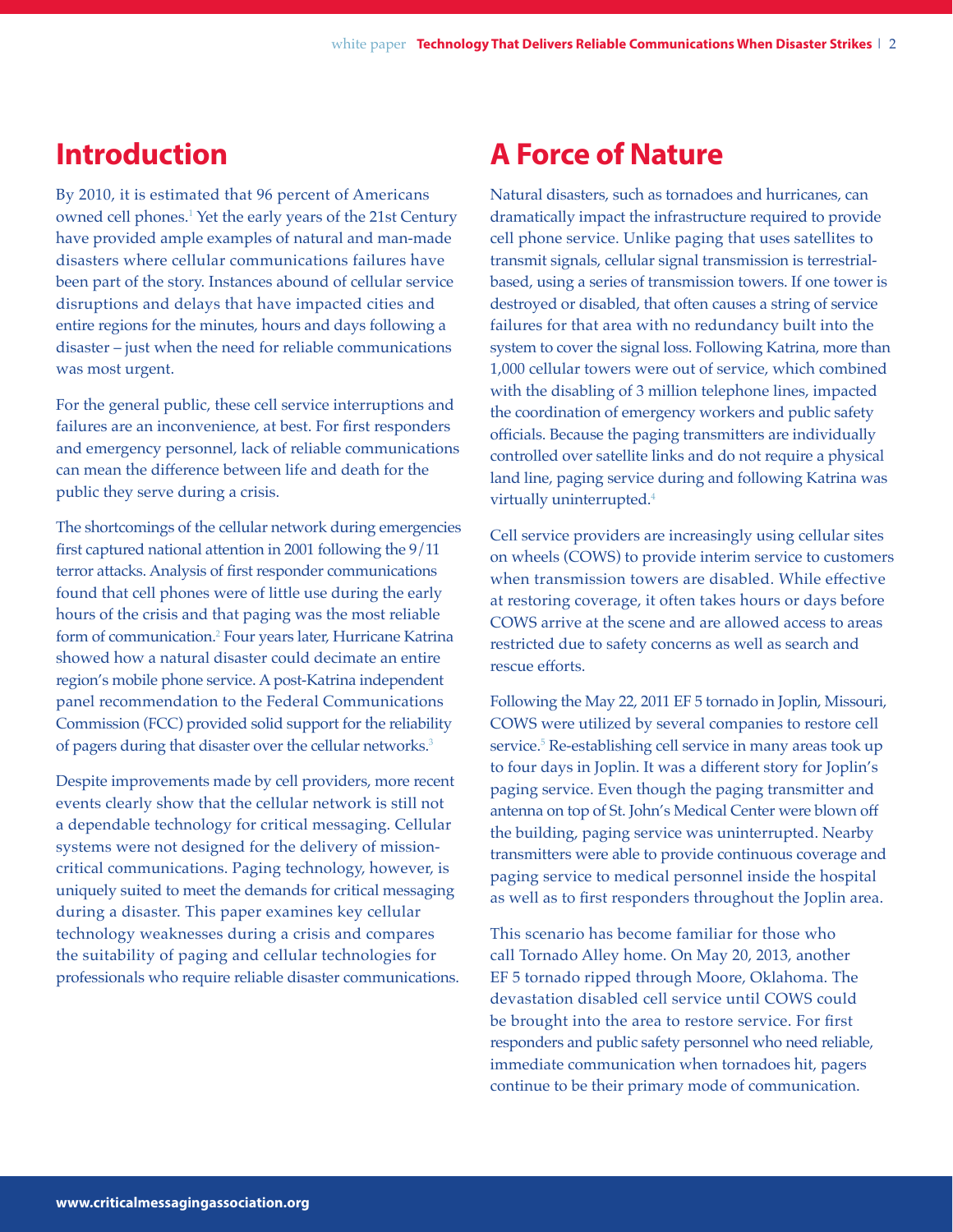### **A Rush to Communicate**

Even when cellular transmitters are unharmed, local service can be disrupted or delayed by increased call volume. With public adoption of cell phones at near saturation level, available bandwidth to service customers is adequate for normal usage but is often overloaded when disaster strikes.6 This can prevent users from making voice calls and may also cause delays in the transmission of text messages when crisis strikes.

The jamming of mobile service during a local disaster garnered national attention on August 1, 2007 following a rush-hour bridge collapse in metro-Minneapolis, Minnesota. Both emergency workers and the general public experienced significant disruption in the ability to make or receive cell phone calls in the hours following the disaster that involved close to 100 vehicles. Local authorities even asked the public to stay off their cell phones out of concern that call volume would hamper rescue efforts.<sup>7</sup> Four years later, cell service in metro-Indianapolis was similarly disrupted when a concert stage collapsed at the Indiana State Fair and fair-goers and family members rushed to use their phones to contact loved ones.

According to the Telecom Supervisor at Hennepin County Medical Center, which handled many of the injured in the bridge collapse, "In the day to day work of the medical world, quick, accurate, confidential communication is critical to providing patient care. We have found the use of pagers to be an invaluable tool in facilitating this communication."

Concern over mobile phone systems' capacity was again front page news following the 2013 Boston Marathon bombings which created widespread problems with cell phone service due to increased call volume. Networks of three major cell providers were quickly overwhelmed by the surge in usage – leaving race participants and fans unable to reach family and friends or receive incoming calls.<sup>8</sup>

Cell providers face three significant challenges in building network capacity to meet sudden spikes in usage during a disaster. First, the added capacity would go unutilized 99% of the time. Second, since the nature of the events is unpredictable, wireless companies have no way to know where they need to focus their efforts to build capacity. Third, the significant cost to increase bandwidth would likely be passed along to the consumer.<sup>9</sup>

### **A Device with Limitations**

The smartphones that use the cellular network also have limitations that can make them unreliable during a disaster. Power failures often coincide with a crisis, making it difficult or impossible to recharge a cell phone. The media was filled with images following superstorm Sandy of people seeking power sources to charge their mobile phones.10 For emergency responders, having a smartphone tethered to a charger isn't practical during emergency situations. This is not an issue for pagers, as their disposable battery generally lasts 3 to 4 weeks and is easily replaced.

Smartphone interfaces can require users to take a number of steps to read a critical message, which can be difficult during emergencies. With a pager, critical messages do not compete with e-mails, text messages, streaming video and other information received by a smartphone. Paging devices are easy to use and solely designed to meet the demands of critical messaging.

The CDMA networks used by five of the top seven U.S. cellular carriers mean those users can't receive messages or texts when making a voice call from their phone.<sup>11</sup> For a first responder relying on their cell phone during a disaster, this could result in missing a critical message in a life or death situation just because he or she took a phone call. Lastly, keep in mind that many smartphones are also subject to malware and virus attacks that can render them unusable.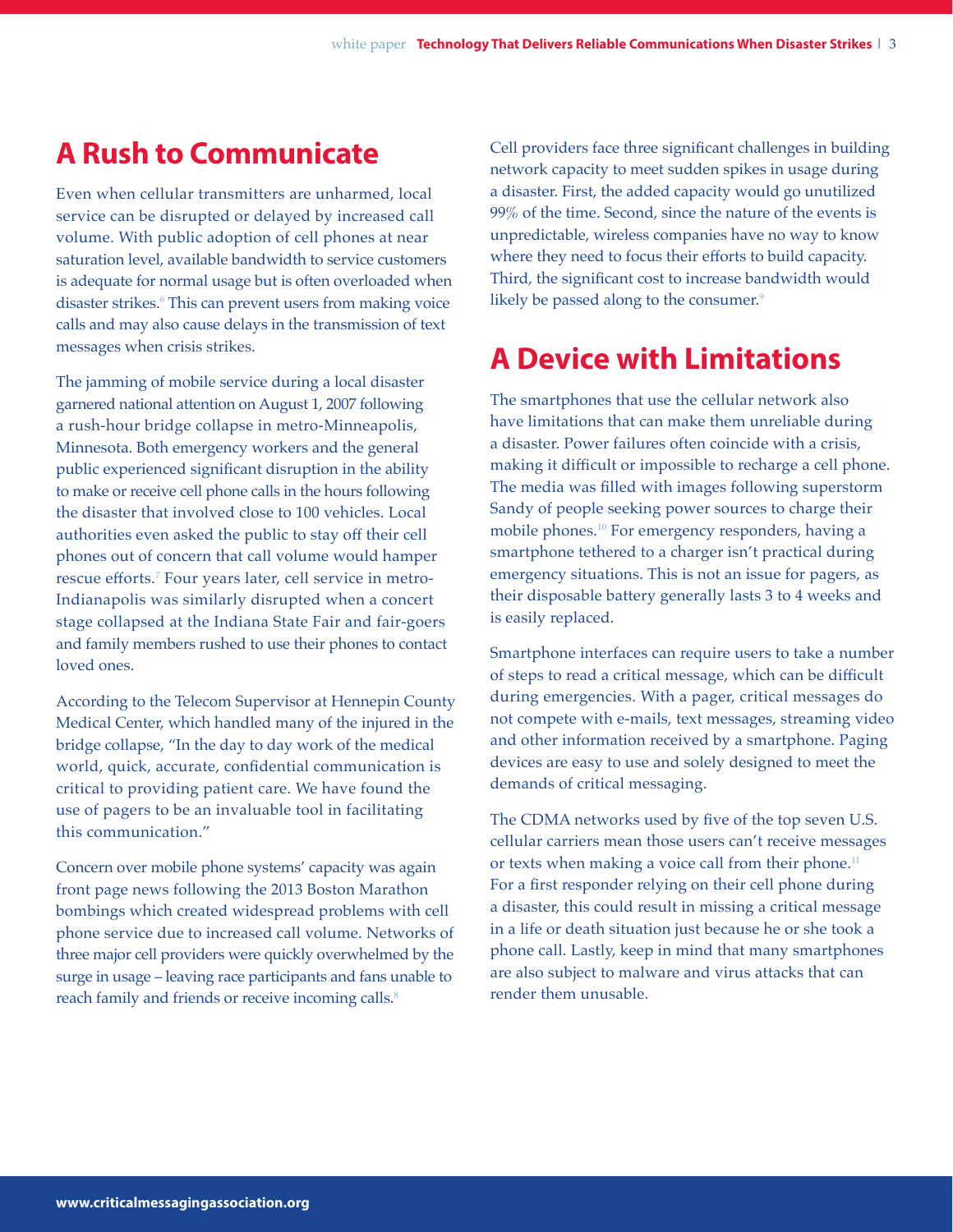## **Paging vs. Cellular Technology**

**Paging systems seemed more reliable in some instances than voice/cellular systems because paging systems utilize satellite networks, rather than terrestrial systems, for backbone infrastructure. Paging technology is also inherently redundant, which means that messages may still be relayed if a single transmitter or group of transmitters in a network fails. Paging signals penetrate buildings very well, thus providing an added level of reliability. Additionally, pagers benefited from having a long battery life and thus remained operating longer during the power outages. Other positive observations concerning paging systems included that they were effective at text messaging and were equipped to provide broadcast messaging. Finally, although it is unclear whether this function was utilized, group pages can be sent out during times of emergencies to alert thousands of pager units all at the same time.**

*(Independent Panel Reviewing the Impact of Hurricane Katrina on Communications Networks. Report and Recommendations to the Federal Communications Commission, June 12, 2006, p. 10.)*

Time and time again, when disaster strikes, paging technology shows that it is still unsurpassed in its ability to provide reliable critical messaging. As the examples cited in this paper illustrate, the issues of physical damage and strained bandwidth experienced by cellular technology are not an issue for paging technology. A closer look at the two systems' technology helps explain why paging succeeds when cell phones are likely to fail.

Paging networks outperform cellular networks when it comes to broadcast power. With up to seven times the power of cellular networks, paging systems provide better signal penetration in buildings and more reliable message delivery. A single paging transmitter site typically covers 176 square miles, while a typical cell site covers only 10-15 square miles. Pager systems typically provide better coverage in rugged and remote terrain than cellular networks.

How signals are transmitted also differs between technologies – with cellular networks handing off signals from tower to tower, like a daisy chain. If a hand-off is unsuccessful, or if a transmission tower in the chain is disabled, then calls can be dropped or service disrupted. The paging network sends a message over every transmitter in the network at exactly the same time. This is called simulcast technology – it is unique to paging and provides a high level of reliability for critical message delivery. Because multiple transmitters receive the message, and those transmitters have a broad coverage range, the loss of one or more paging transmitters usually does not impact the ability to send or receive critical messages.

Paging systems also have the distinct capability to set up a common group address in any pager so that the same message is sent and received at exactly the same time to as many people as needed in a group. A hospital's Stemi and Code teams are generally set up this way. Mass message delivery with cellular networks are sequential, meaning different delivery times for each receiver, often measured in minutes that can be critical for emergency personnel and first responders.

Regarding message capacity, experience clearly shows that cell systems are not designed to handle the increased volume that often accompanies a disaster. In fact, many cellular carriers provide a disclaimer and caution users not to rely on their system for the delivery of critical messaging.12 Paging systems, which are used almost exclusively by first responders, public safety workers and emergency medical staff, have ample bandwidth to handle peak load demands during a crisis and are not impacted by public use.